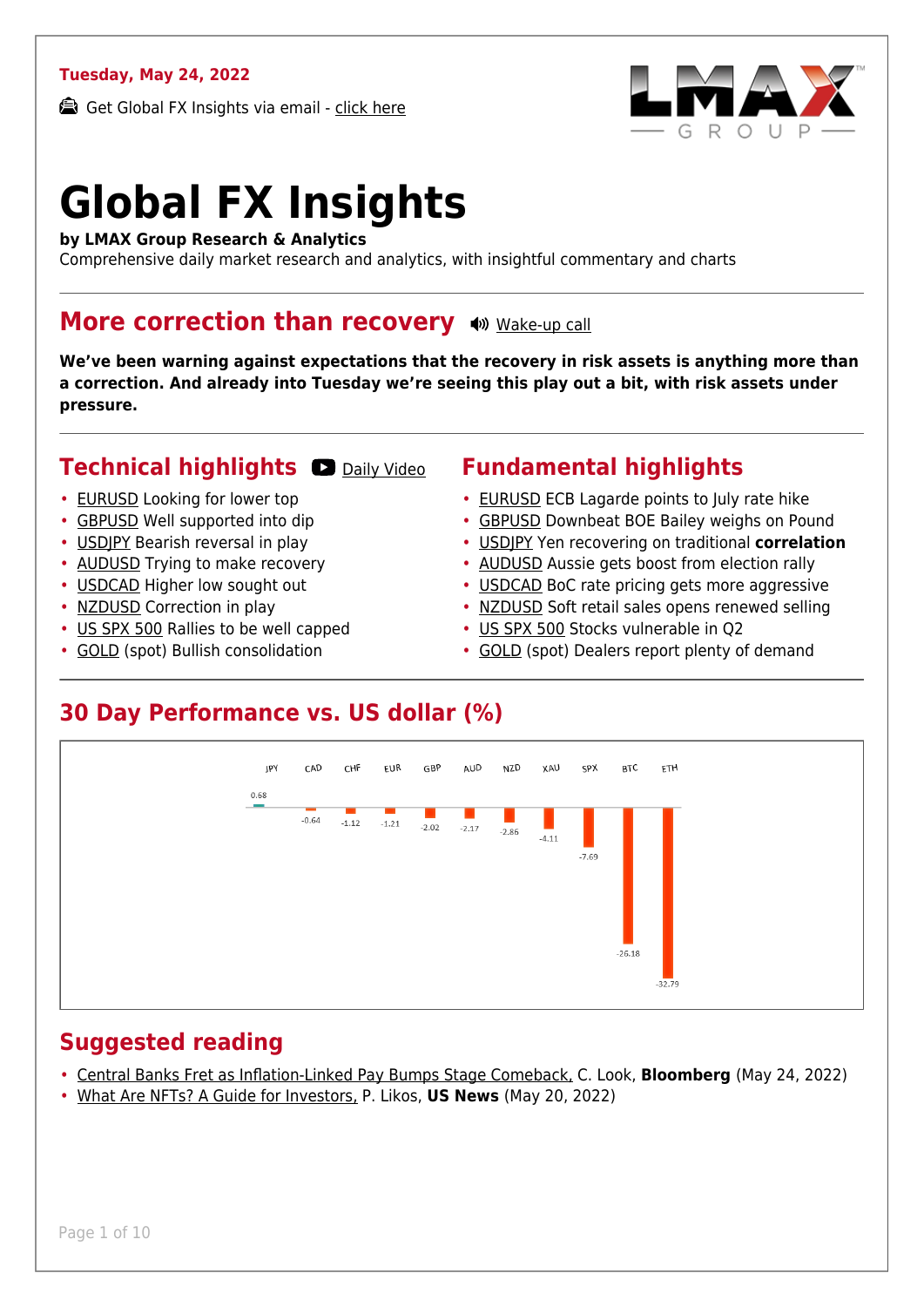### <span id="page-1-0"></span>**EURUSD – technical overview**

**The market has come under intense pressure** in recent weeks, with setbacks accelerating to retest the multi-year low from 2017. A clear break below 1.0300 now sets up the next downside extension towards parity. At the same time, technical studies have been in the process of unwinding from oversold. But back above 1.1000 would be required at a minimum to take the immediate pressure off the downside.



• **R2 1.0739**– 26 April high – Medium

- **R1 1.0698**  23 May high Medium
- **S1 1.0460**  19 May low Medium
- **S2 1.0350**  13 May/**2022 low** Strong

## <span id="page-1-1"></span>**EURUSD – fundamental overview**

**ECB President Lagarde pointed to a July rate hike**, while outlining a path out of of negative rates by Q3. Meanwhile, German Ifo reads came in above forecast. All of this helped to further extend the Euro's recent recovery. Key standouts on today's calendar come from UK public sector net borrowing, German, Eurozone and UK PMI reads, UK CBI distributive trades, Canada manufacturing sales, US new home sales, US Richmond Fed services, a Fed Powell speech and an ECB Lagarde speech.

## **EURUSD - Technical charts in detail**

### [Watch now](https://youtu.be/KIAuQ9hDSNU)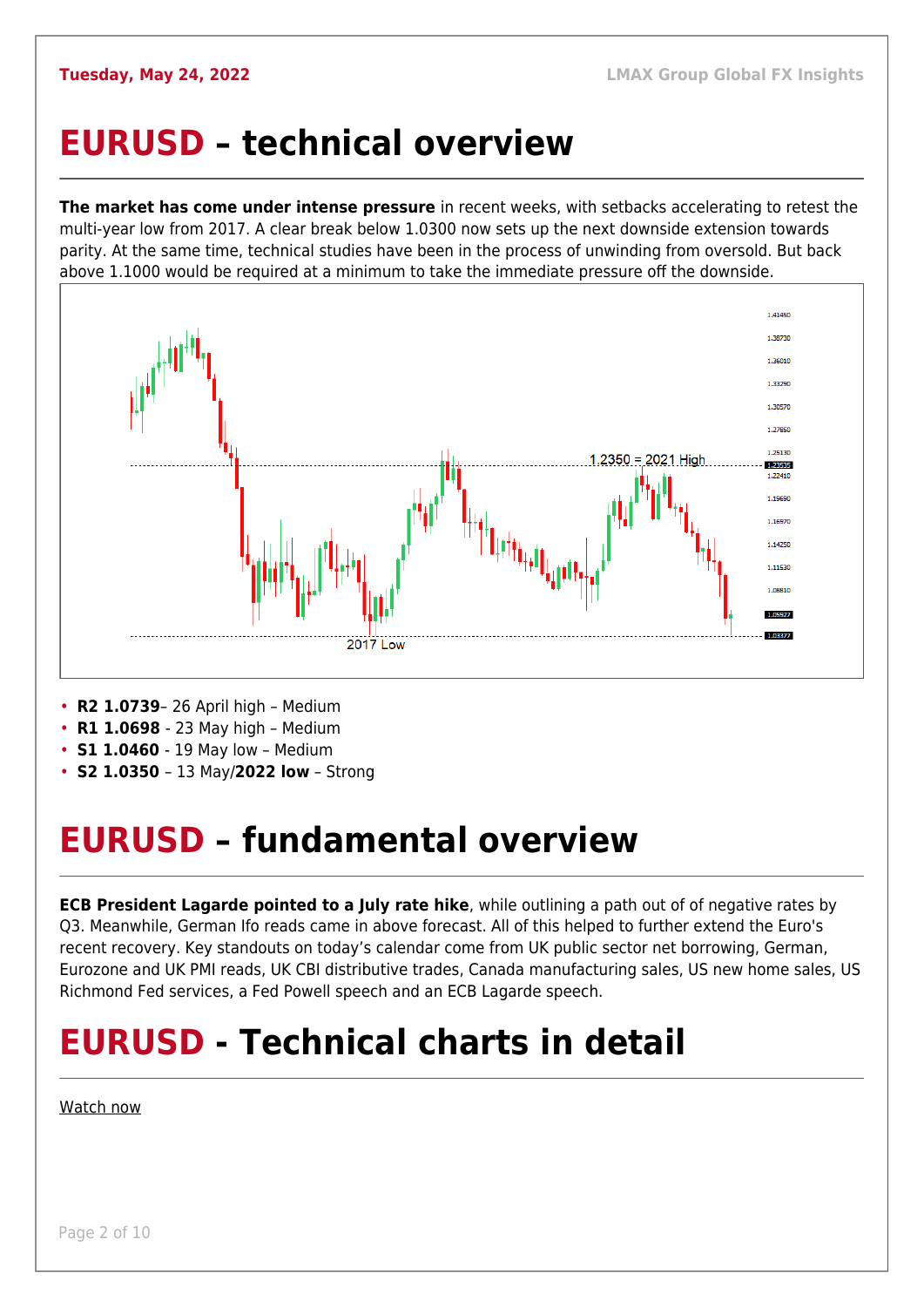### <span id="page-2-0"></span>**GBPUSD – technical overview**

**The recent drop below 1.2500 has accelerated declines**, with the market firmly focused on next key support in the form of the 2019 low around 1.1960. However, if indeed we do see a test of this level over the coming days, additional setbacks should be very well supported with technical studies highly extended and a bullish reversal anticipated. Back above 1.2640 will be required to take the immediate pressure off the downside.



- **R2 1.2638**  4 May high Strong
- **R1 1.2602**  23 May high Medium
- **S1 1.2314**  17 May low Medium
- **S2 1.2156**  13 May/**2022 low** Strong

### <span id="page-2-1"></span>**GBPUSD – fundamental overview**

**Though the Pound has benefitted from broad based US dollar selling**, we did see some underperformance relative to some of its peers on Monday. The price action can be attributed to downbeat comments from BOE Bailey, who appears to be more concerned about growth than inflation. Meanwhile, UK house prices have soared to a fresh record high for a fourth consecutive month. Key standouts on today's calendar come from UK public sector net borrowing, German, Eurozone and UK PMI reads, UK CBI distributive trades, Canada manufacturing sales, US new home sales, US Richmond Fed services, a Fed Powell speech and an ECB Lagarde speech. [Watch now](https://youtu.be/Lpkiv0nd_5E)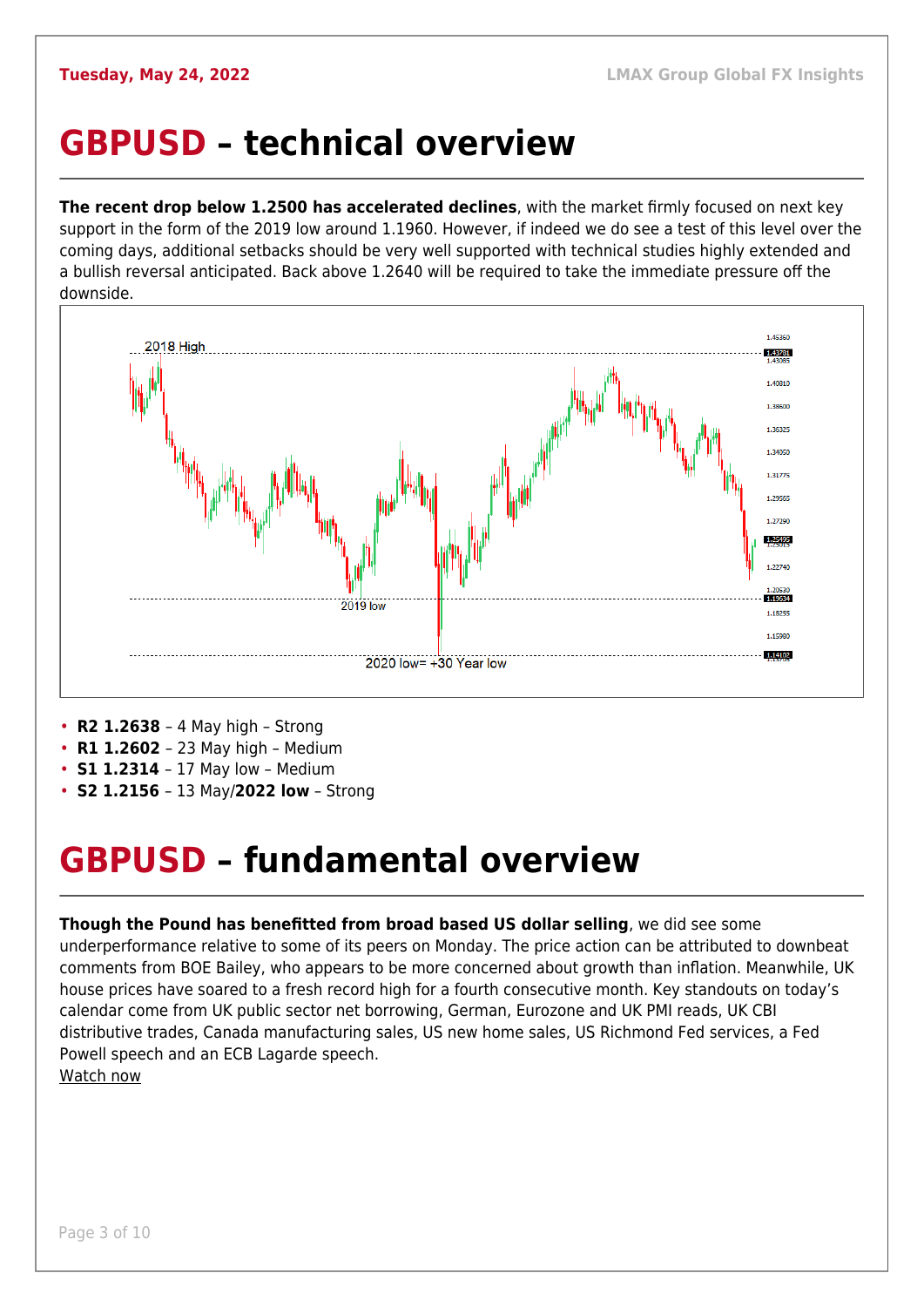## <span id="page-3-0"></span>**USDJPY – technical overview**

**The market has rocketed higher to its highest levels since 2002** after breaking through the 2015 high. Technical studies are however in the process of unwinding from overbought readings, with scope for a sizable correction in the weeks ahead. Look for additional upside from here to be limited to the 130.00 area for now. A break back below 127.00 would confirm the likelihood of a deeper pullback.



- **R2 131.25**  28 April/**2022 high**  Strong
- **R1 129.79**  17 May high Medium
- **S1 127.03**  19 May low Medium
- **S2 126.95**  27 April low Strong

## <span id="page-3-1"></span>**USDJPY – fundamental overview**

**We are finally seeing evidence of a Yen** that has perhaps fallen a little too hard and fast on monetary policy divergence between the BOJ and Fed. Instead, recent price action suggests the Yen is still in demand on the back of traditional correlations with risk off flow. Key standouts on today's calendar come from UK public sector net borrowing, German, Eurozone and UK PMI reads, UK CBI distributive trades, Canada manufacturing sales, US new home sales, US Richmond Fed services, a Fed Powell speech and an ECB Lagarde speech.

[Watch now](https://youtu.be/7RmvBqNOdgc)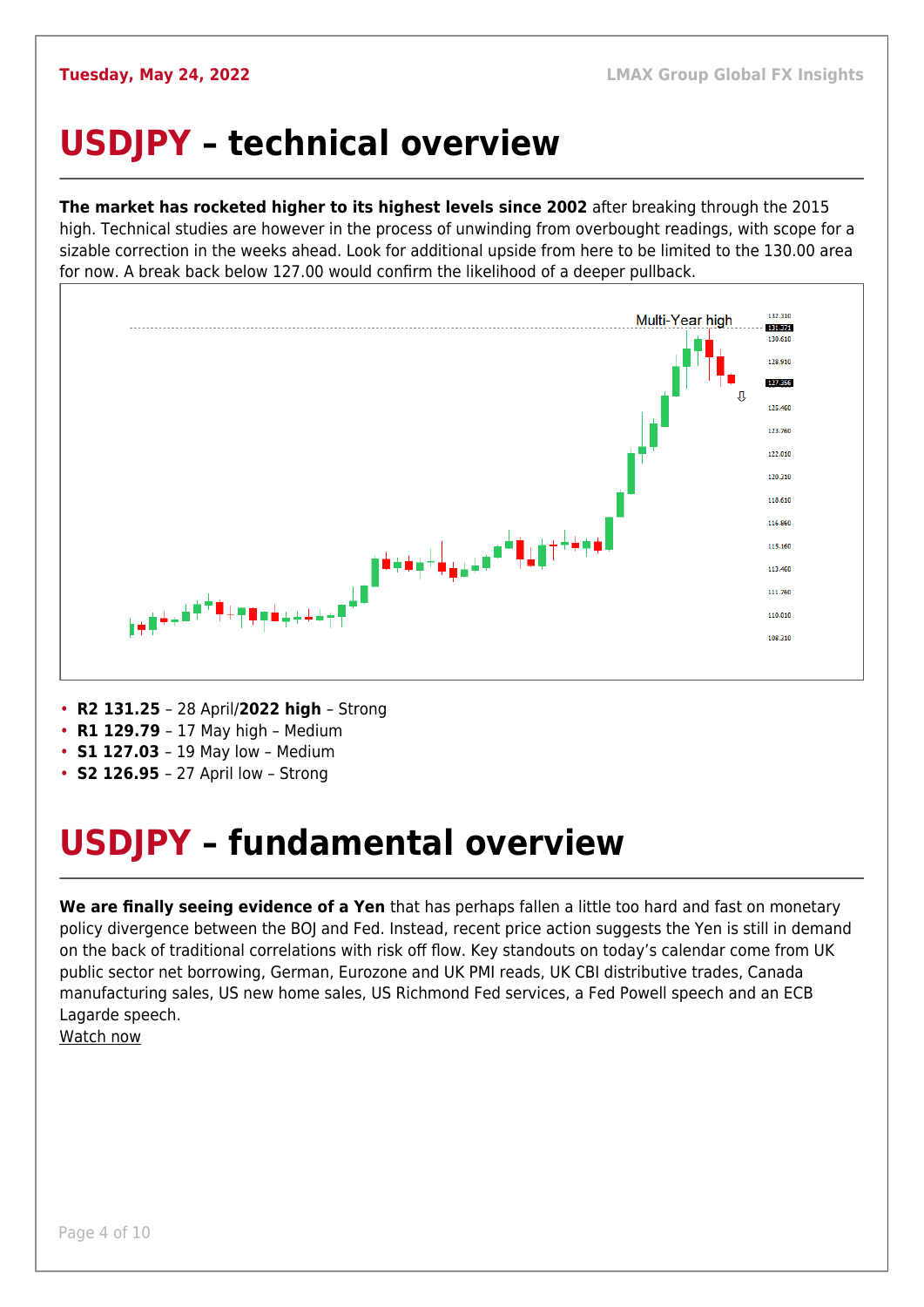### <span id="page-4-0"></span>**AUDUSD – technical overview**

**The market has dropped back to a critical internal support** level in the form of the 2016 low. A breakdown below this level would open the door for a bearish continuation towards 0.6000. Back above 0.7265 would be required to take the immediate pressure off the downside.



- **R1 0.7266**  5 May high Strong
- **R2 0.7128**  23 May high Medium
- **S1 0.6829**  12 May/**2022 low** Medium
- **S2 0.6733 Monthly low**/January 2019 Strong

## <span id="page-4-1"></span>**AUDUSD – fundamental overview**

**The Australian Dollar has extended its recovery** on the back of better bid equities and commodities. We've also seen Aussie demand after outgoing PM Morrison conceded defeat in Saturday's federal election and resigned, paving the way for Governor-General Hurley to appoint Labor leader Albanese as the new leader. Key standouts on today's calendar come from UK public sector net borrowing, German, Eurozone and UK PMI reads, UK CBI distributive trades, Canada manufacturing sales, US new home sales, US Richmond Fed services, a Fed Powell speech and an ECB Lagarde speech.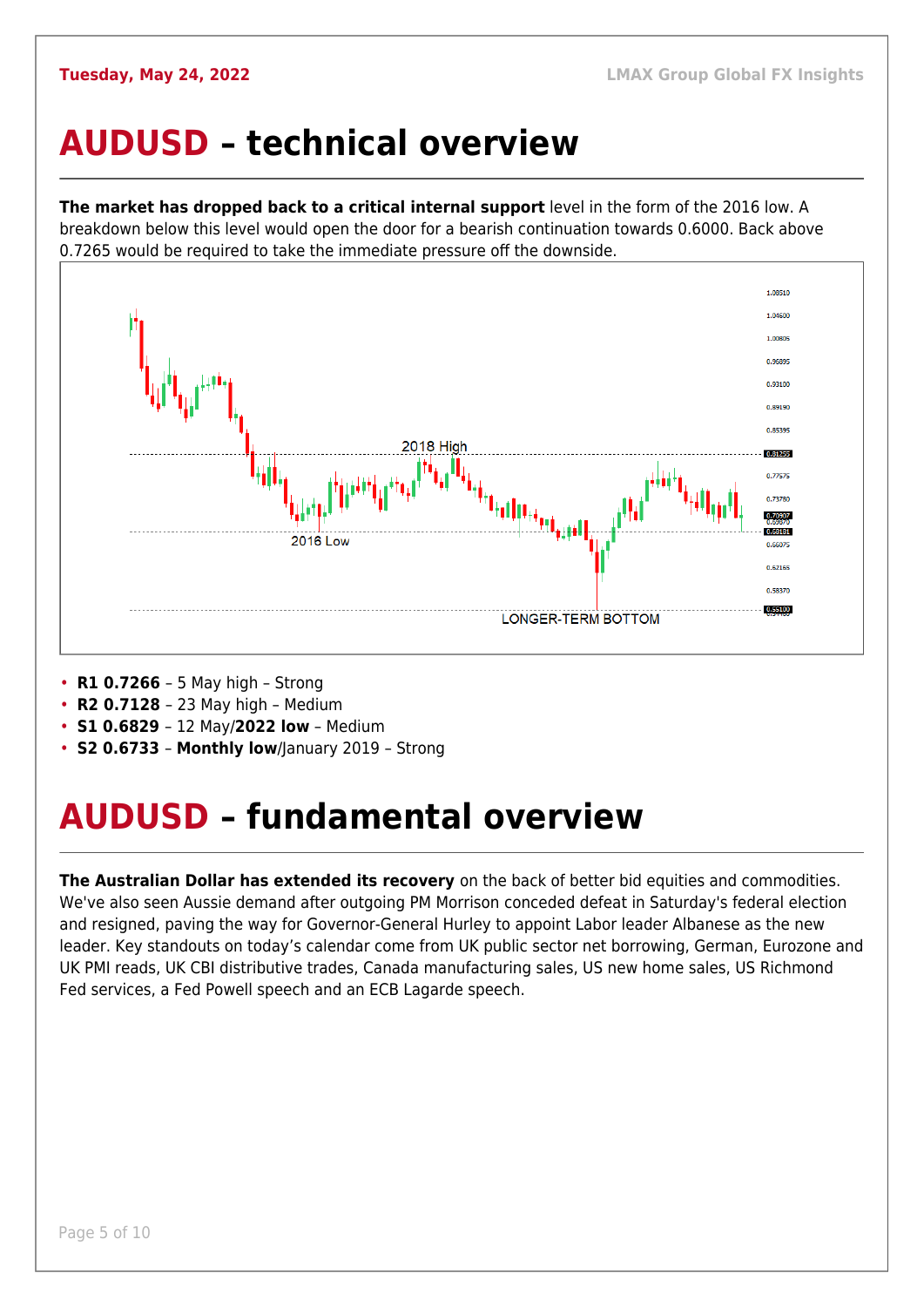### <span id="page-5-0"></span>**USDCAD – technical overview**

**The latest surge back above 1.3000 ends a period of bearish consolidation** and suggests the market is in the process of carving out a more significant longer-term base. Next key resistance now comes in up into the 1.3500 area. Any setbacks should be very well supported down into the 1.2500 area.



- **R2 1.3077**  12 May/**2022 high** Strong
- **R1 1.2896**  18 May high Medium
- **S1 1.2762**  24 May low Medium
- **S2 1.2714** 5 May low Strong

### <span id="page-5-1"></span>**USDCAD – fundamental overview**

**Bank of Canada rate hike pricing has become even more aggressive** of late, with the market pricing the possibility of a 75 basis point hike at the upcoming meeting. This along with a recovery in stocks and commodities have been bolstering the Canadian Dollar. Key standouts on today's calendar come from UK public sector net borrowing, German, Eurozone and UK PMI reads, UK CBI distributive trades, Canada manufacturing sales, US new home sales, US Richmond Fed services, a Fed Powell speech and an ECB Lagarde speech.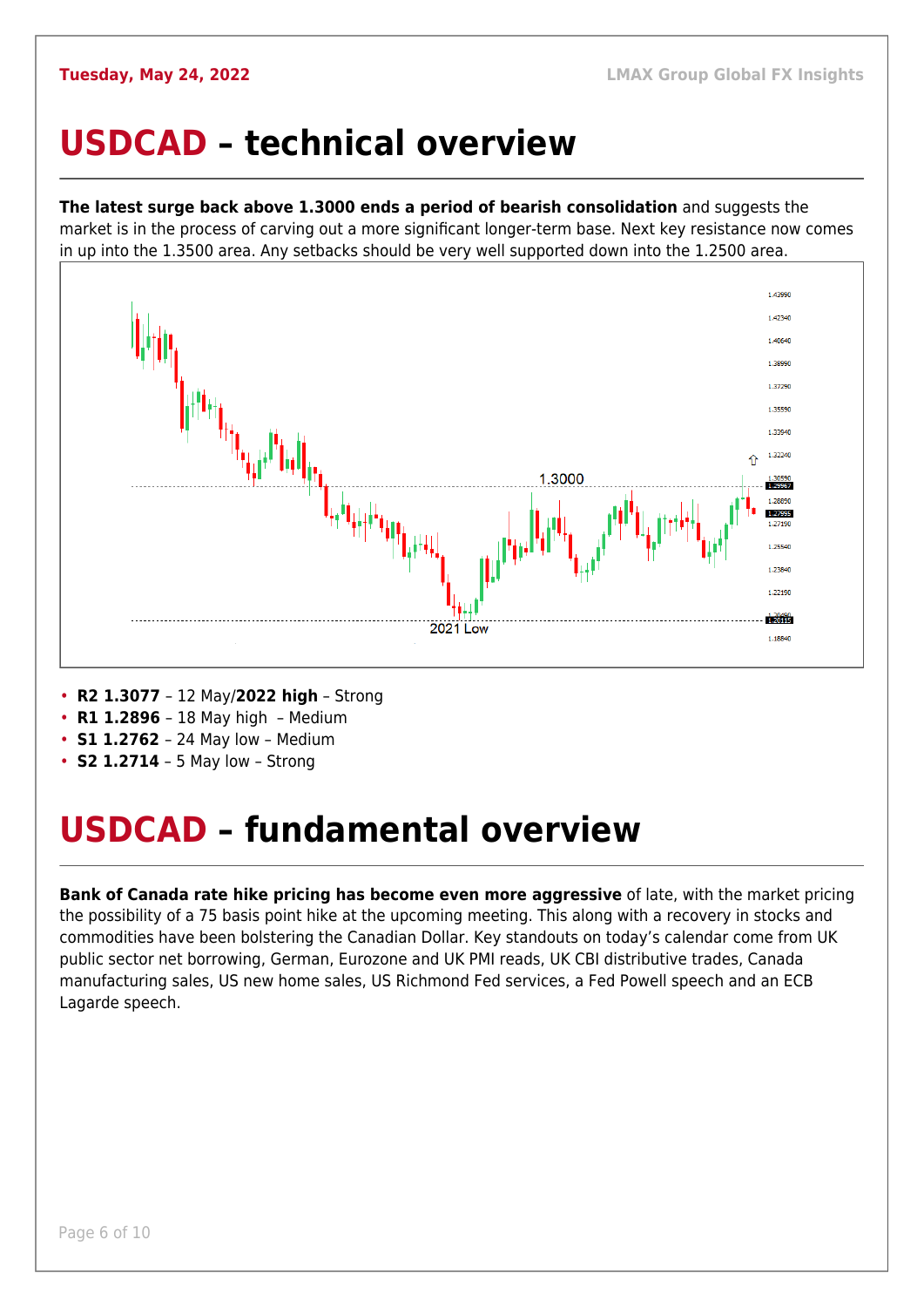### <span id="page-6-0"></span>**NZDUSD – technical overview**

**The market has been trending lower since topping out in 2021**, making a series of lower highs and lower lows. The focus is now squarely on a retest of the 2015 low which comes in just ahead of 0.6100. Back above 0.6570 would be required to take the immediate pressure off the downside.



- **R2 0.6569**  5 May high Strong
- **R1 0.6492**  23 May high Medium
- **S1 0.6216**  12 May/**2022 low** Medium
- **S2 0.6109 2015 low** Strong

## <span id="page-6-1"></span>**NZDUSD – fundamental overview**

**The New Zealand Dollar has extended its recovery** on the back of better bid equities and commodities. Having said that, today's soft retail sales data out of New Zealand has opened renewed selling into the rally. Key standouts on today's calendar come from UK public sector net borrowing, German, Eurozone and UK PMI reads, UK CBI distributive trades, Canada manufacturing sales, US new home sales, US Richmond Fed services, a Fed Powell speech and an ECB Lagarde speech.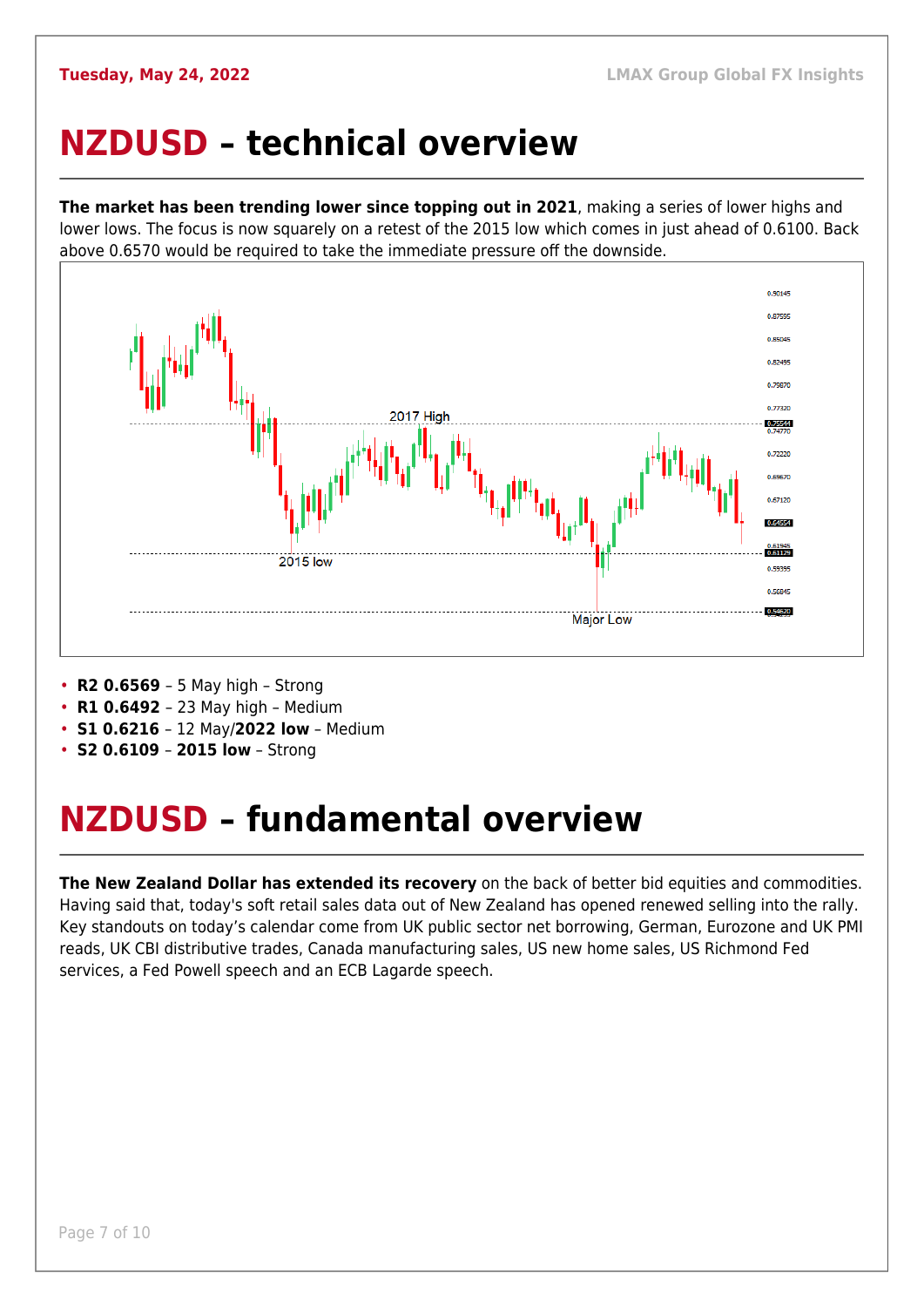### <span id="page-7-0"></span>**US SPX 500 – technical overview**

**Longer-term technical studies are in the process of unwinding** from extended readings off record highs. Look for rallies to be well capped in favor of lower tops and lower lows. Back above 4,312 will be required at a minimum to take the immediate pressure off the downside. Next major support comes in around 3,400.



- **R2 4312**  26 April high Strong
- **R1 4099** 18 May high Medium
- **S1 3811**  20 May/**2022 low** Medium
- **S2 3800**  Round Number Medium

## <span id="page-7-1"></span>**US SPX 500 – fundamental overview**

**With so little room for additional central bank accommodation**, given an already depressed interest rate environment, the prospect for sustainable runs to the topside on easy money policy incentives and government stimulus, should no longer be as enticing to investors. Meanwhile, ongoing worry associated with coronavirus fallout, rising inflation, and geopolitical tension should continue to weigh more heavily on investor sentiment in 2022.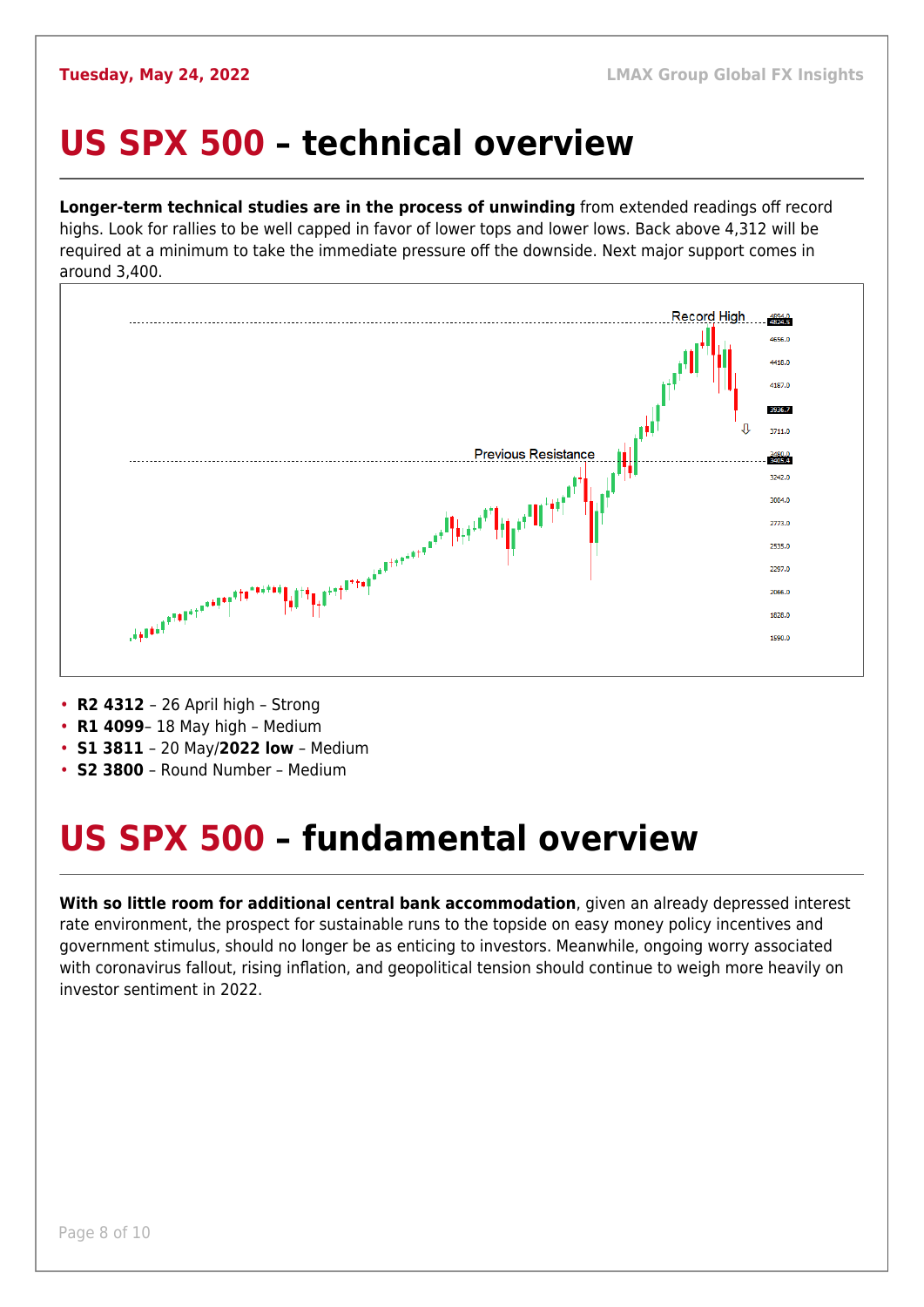## <span id="page-8-0"></span>**GOLD (SPOT) – technical overview**



- **R1 1920**  29 April high Medium
- 
- **S1 1800**  Round number Medium
- **S2 1787**  16 May low Medium

## <span id="page-8-1"></span>**GOLD (SPOT) – fundamental overview**

**The yellow metal continues to be well supported on dips** with solid demand from medium and longerterm accounts. These players are more concerned about exhausted monetary policy, extended global equities, coronavirus fallout, inflation risk, and geopolitical tension. All of this should keep the commodity well supported, with many market participants also fleeing to the hard asset as the grand dichotomy of record high equities and record low yields comes to an unnerving climax.